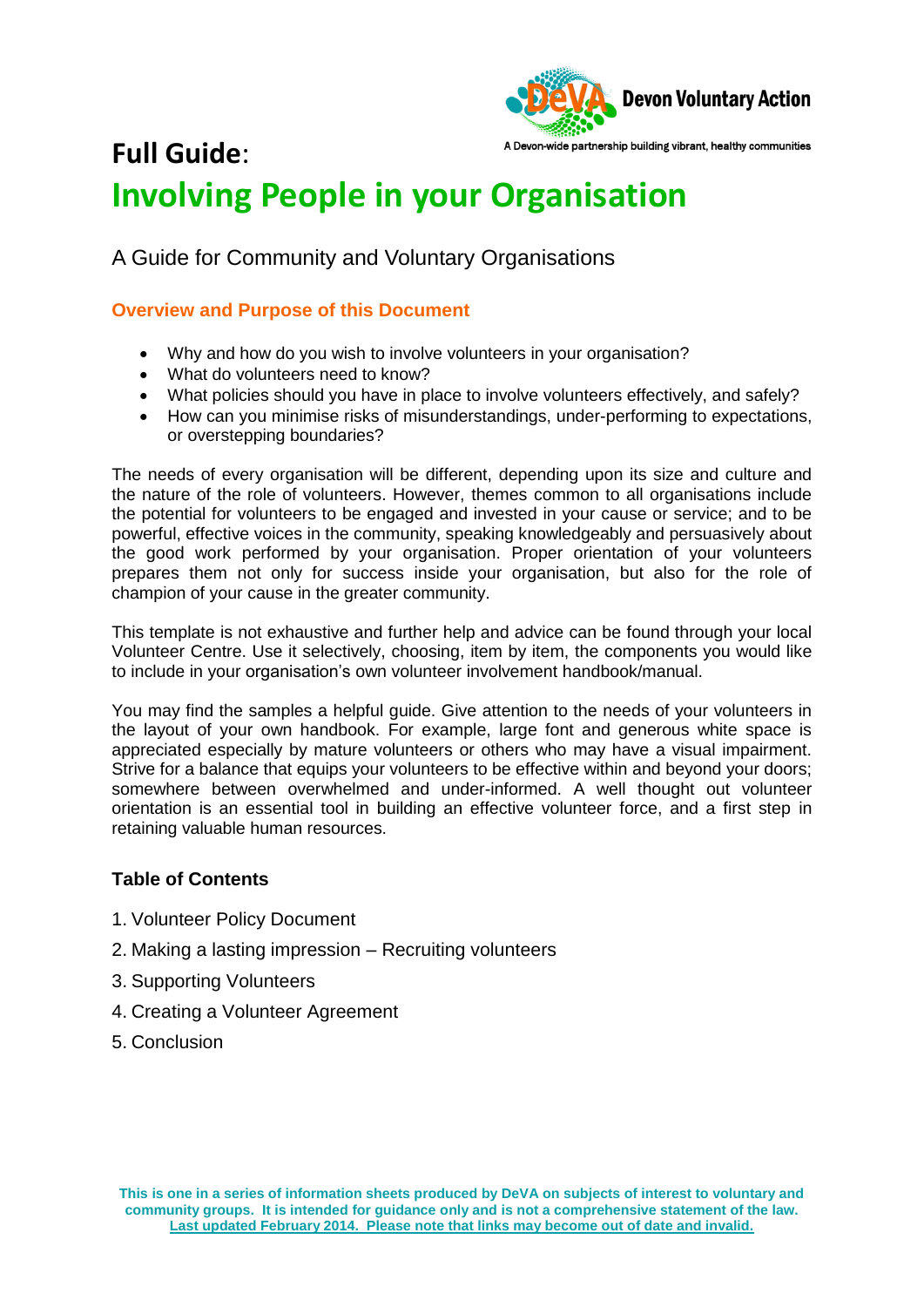

## **Volunteer Policy Document**

## **A volunteer policy is the foundation on which your organisation's involvement of volunteers should be based**.

Most organisations view the policy as a statement of intent, with the day-to-day nuts and bolts covered in separate policies or in a volunteer handbook. (covering Health & Safety, for example).

The Volunteer Policy should start with an explanation of what the organisation does and why it involves volunteers in its work - A statement of intent, setting out the principles that will form your involvement of volunteers – (for example, this is where to state that you will not use volunteers to replace paid staff)

## **Sample Volunteer Policy**

**Introduction** 

(Insert name of group) exists to  $\Box$ 

In line with this mission, (insert name of group) seeks to involve volunteers to:

- govern and guide the organisation
- ensure our services meet the needs of the communities we serve
- provide new skills and perspectives
- reflect the range of people and skills in the communities we serve.

#### **Principles**

This volunteering policy is underpinned by the following principles:

- (*Insert name of group*) will ensure that volunteers are properly integrated into the organisational structure and that mechanisms are in place for them to contribute to (*insert name of group*'s) work.
- (*Insert name of group*) will not introduce volunteers to replace paid staff.
- (*Insert name of group*) will ensure that staff at all levels will work positively with volunteers, and where appropriate will actively seek to involve them in their work.
- (*Insert name of group*) recognises that volunteers require satisfying roles and personal development and will seek to help volunteers meet those needs, as well as providing training for them to do their activity effectively.

## **Further examples of volunteering polices can be obtained from DeVA (Devon Voluntary Action) contact us at [support@devonva.org](mailto:support@devonva.org)**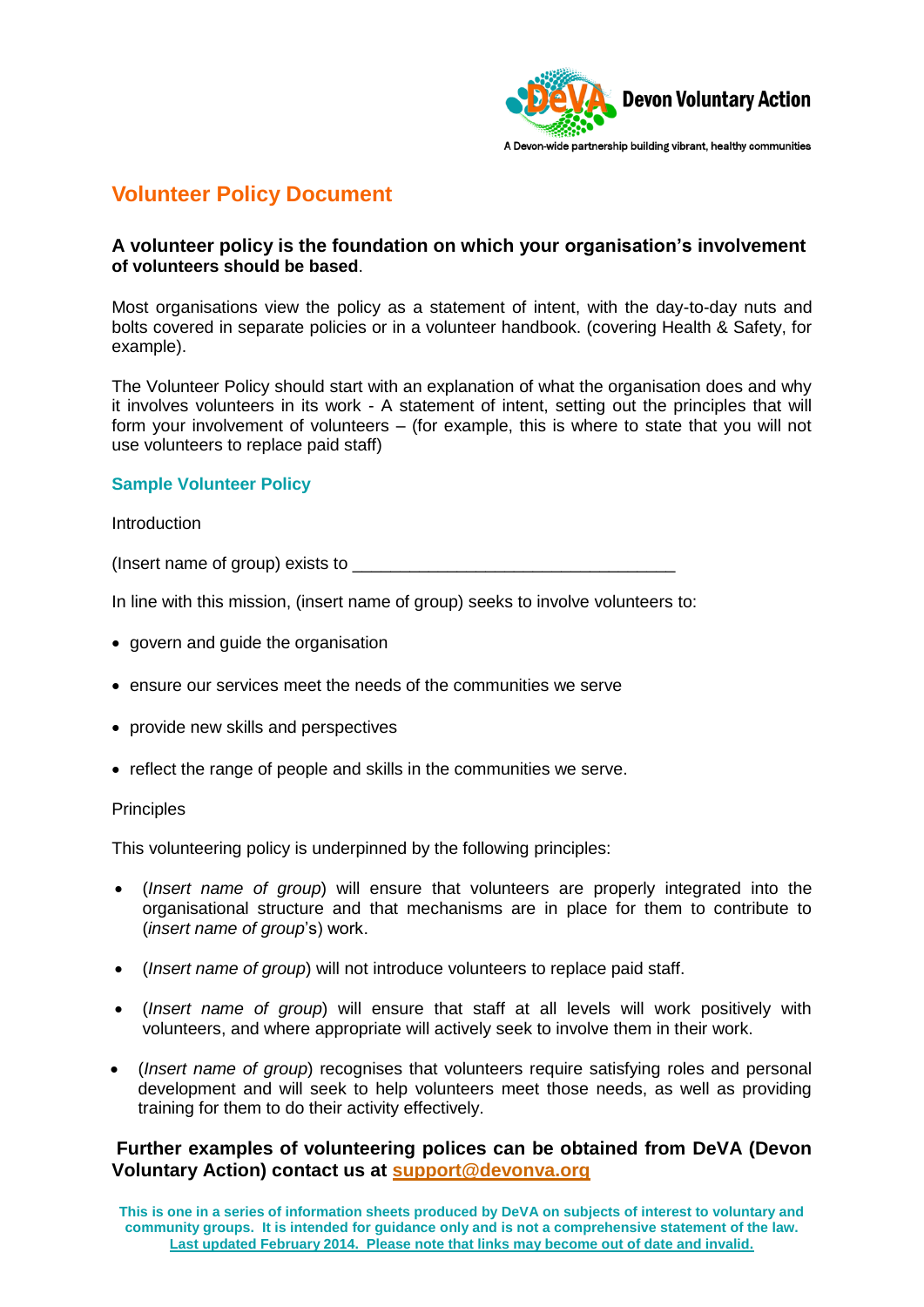

# **Making a lasting impression - Recruiting Volunteers**

We all want to feel that the service we offer is appreciated and valued whether we are paid or doing an activity on a voluntary basis. Ensuring you give the very best first impression is important when recruiting volunteers.

## **Recruitment Policy**

This should be the same as your policy for recruiting paid staff, and include items on Equal opportunities training and expenses. Make sure you have a recruitment check list, follow it and you are more likely to succeed in recruiting the volunteers you need.

### **A sample check list:**

- Advertised in: (X) location (ensure you advertise in a variety of places and in different media to reach a wide an audience as possible)
- Role Description: (describe the role, be specific, if you are looking for particular skills, say so)
- Organisation Description (Provide enough information about your organisation to allow the volunteer to understand the context in which s/he would be working. This will help to ensure a good match between your organisation and its volunteers, allowing them to decide whether their beliefs, values, skills and experience are a good fit for your organisation and the role advertised.
- Outline Benefits (list the benefits of volunteering with your organisation, i.e. volunteer social events, training opportunities)
- Volunteer selection process in place: (have a consistent approach to application forms, references, interviews etc.)
- Time scale (respond in good time to replies to your advertisements)
- Role requirements: (if a DBS check needs to be completed before the volunteer takes up the role ensure the volunteer is made aware of the need and the timescales involved)
- Staff and Volunteers aware of advertisement (ensure staff and volunteers that may answer calls from prospective volunteers are ready to answer questions and/or send out information)
- Give feedback if a person has shown an interest in your organisation but are unsuitable for the role let them know you appreciate their interest and explain why at this time they have been unsuccessful

Also:

- Be flexible, volunteers are not paid and you may need to adapt a role around a volunteers circumstances
- Don't just recruit anyone a wrong placement can cause more harm than good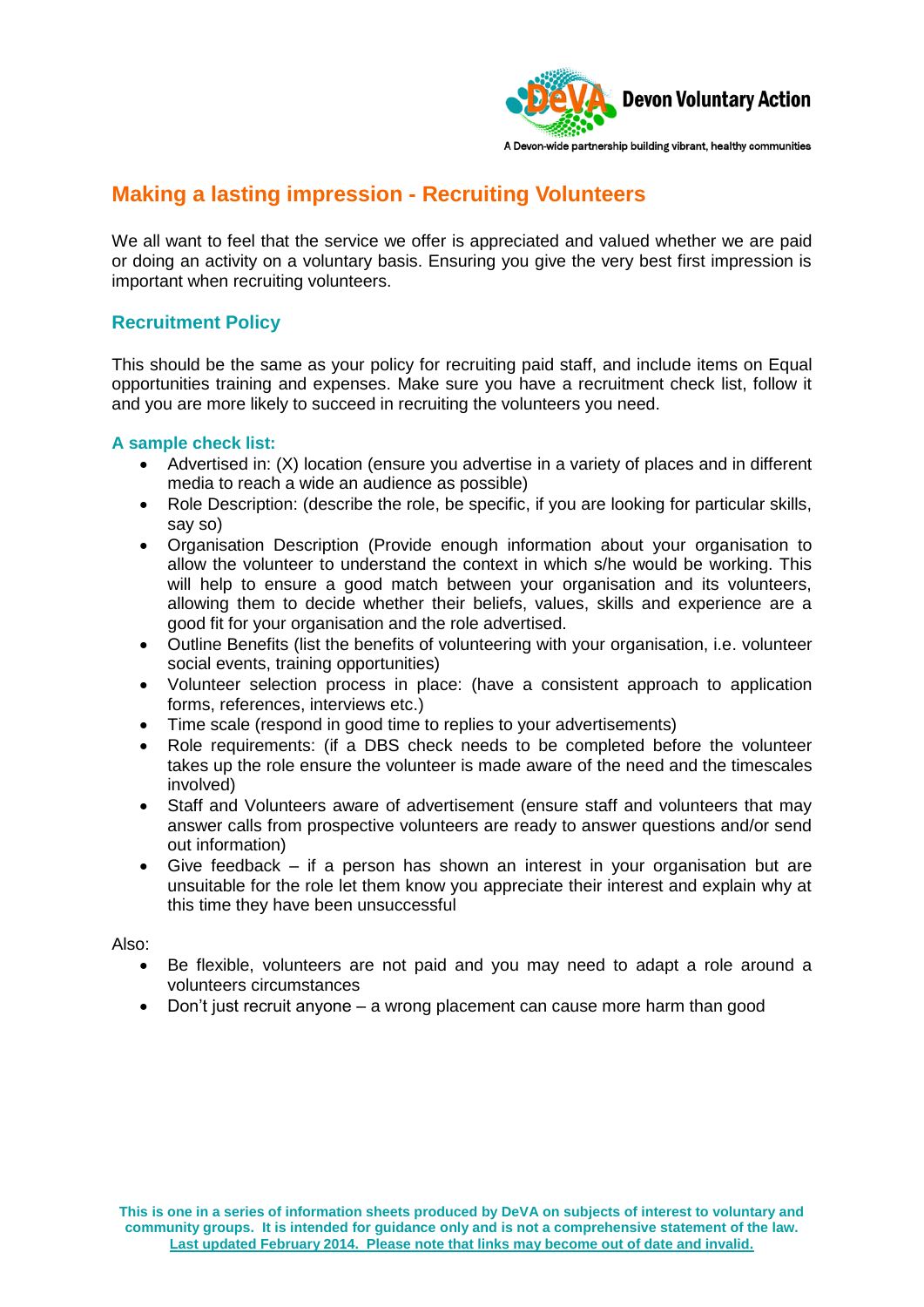

# **Supporting Volunteers**

Congratulations you have recruited a volunteer now you need to support them!

#### **Welcome Letter**

A letter of welcome to newly recruited volunteers from the head of your organisation can help to impress on the volunteer the ethos of the organisation and create a feeling of belonging and ownership. The letter can be brief and highlight some of the key aspects of the organisation and the importance of volunteers in fulfilling its purpose as well as its commitment to the wellbeing and support of the volunteer in their role within the organisation.

### **Provide an induction session**

When new to an organisation it is difficult to know where you fit. Spend time orientating your new volunteer – time spent now will ensure misunderstandings are kept to a minimum. Develop an induction programme this may involve new recruits shadowing experienced volunteers. Use your Volunteer Handbook to highlight important aspects of their role.

#### **Provide a Volunteer Handbook**

Along with providing your volunteers with a copy of your organisation's leaflets and/or Annual Report, supply the volunteer with a handbook on polices that will affect them in their role. Give clear guidance on how they can claim back expenses etc. who their immediate supervisor is and any Health and Safety issues that will affect them.

### **Arrange on-going volunteer support sessions**

These could be one to one supervision meetings or bringing a team of volunteers together so they can learn from each other and gain peer support. Make the sessions at suitable times and locations for your volunteers.

#### **Develop Your Volunteers**

Some people will be happy to come in week in week out carrying out the same role. Other people thrive on fresh challenges. When new projects or activities occur in your organisation speak to your volunteers, perhaps some would like the opportunity to try a new role or develop a skill.

### **Plan social events for your volunteers**

Volunteers give their time for free for many reasons e.g. an increased social circle, friendship, access to activities and events. Volunteer social events enable volunteers to build relationships with each other and enhance a feeling of "belonging" to an organisation. They can be used as a method of recruitment with volunteers invited to "bring a friend".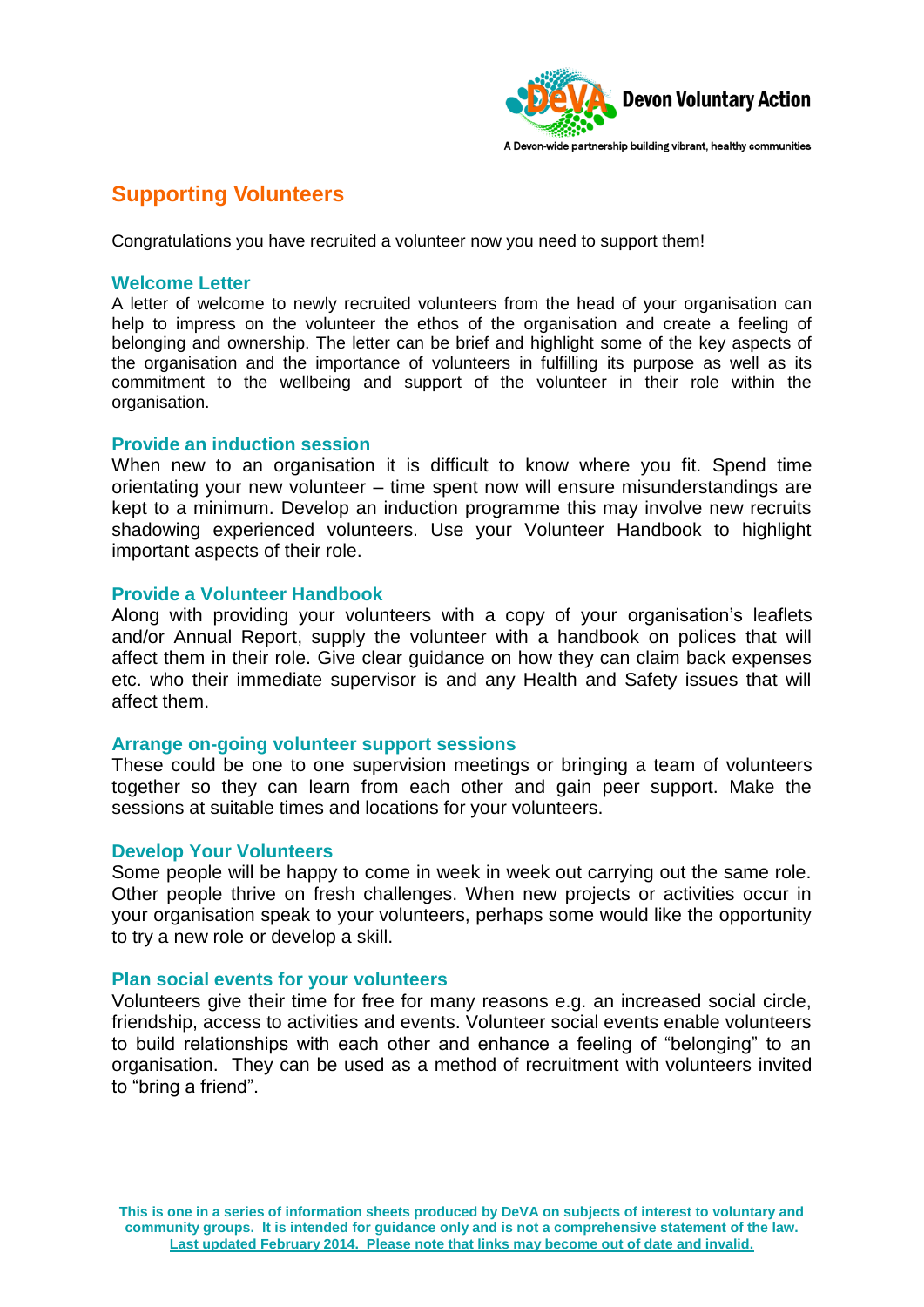

## **Developing a Volunteer Handbook**

Please download the accompanying information sheet 'Developing a Volunteer Handbook' for more guidance on this element of involving people in your organisation. It is available at [http://www.devonva.org/information\\_and\\_guidance](http://www.devonva.org/information_and_guidance)

# **Creating a Volunteer Agreement**

**A Volunteer Agreement is a document that can act as a reference point for the volunteers, and a reminder to the organisation that it should meet the standards of good practice that it has set itself.** 

Care must be taken to set out what the organisation will provide and how it will treat the volunteer and what it expects from the volunteer in such a way as to avoid the creation of mutual obligations, which could be regarded in law as creating a contract.

#### **Typically in an agreement an organisation might commit:**

- To provide a full induction and any training necessary for the volunteer role
- To provide a named supervisor for the volunteer, with regular supervision meetings
- To treat volunteers in line with its equal opportunities policy

• To reimburse out-of-pocket expenses where there are receipts or similar evidence of cost to the volunteer

- To provide insurance cover for the volunteers
- To implement good health and safety practice

### **A volunteer agreement might expect volunteers to:**

• Follow the letter and spirit of the organisation's policies and procedures, including equal opportunities, health and safety and confidentiality

• To meet mutually agreed time commitments, or give notice if this is not possible.

### Sample Document

Volunteers are an important and valued part of [name of organisation]. We hope that you enjoy volunteering with us and feel part of our team. This agreement tells you what you can expect from us, and what we hope from you. We aim to be flexible, so please let us know if you would like to make any changes to your role with us.

#### **We, [name of organisation], will do our best:**

- to introduce you to the organisation and your role in it.
- to provide any training you need
- to do our best to help you develop your volunteering role with us
- to provide regular meetings with your supervisor for mutual feedback. Your supervisor's name is […..] to respect your skills, dignity and wishes and to do our best to accommodate them.
- to reimburse out of pocket expenses incurred while volunteering for us, up to our current maximum.
- to consult with you and keep you informed of possible changes.
- to insure you against injury you suffer or cause due to negligence.
- to provide a safe workplace.

**This is one in a series of information sheets produced by DeVA on subjects of interest to voluntary and community groups. It is intended for guidance only and is not a comprehensive statement of the law. Last updated February 2014. Please note that links may become out of date and invalid.**